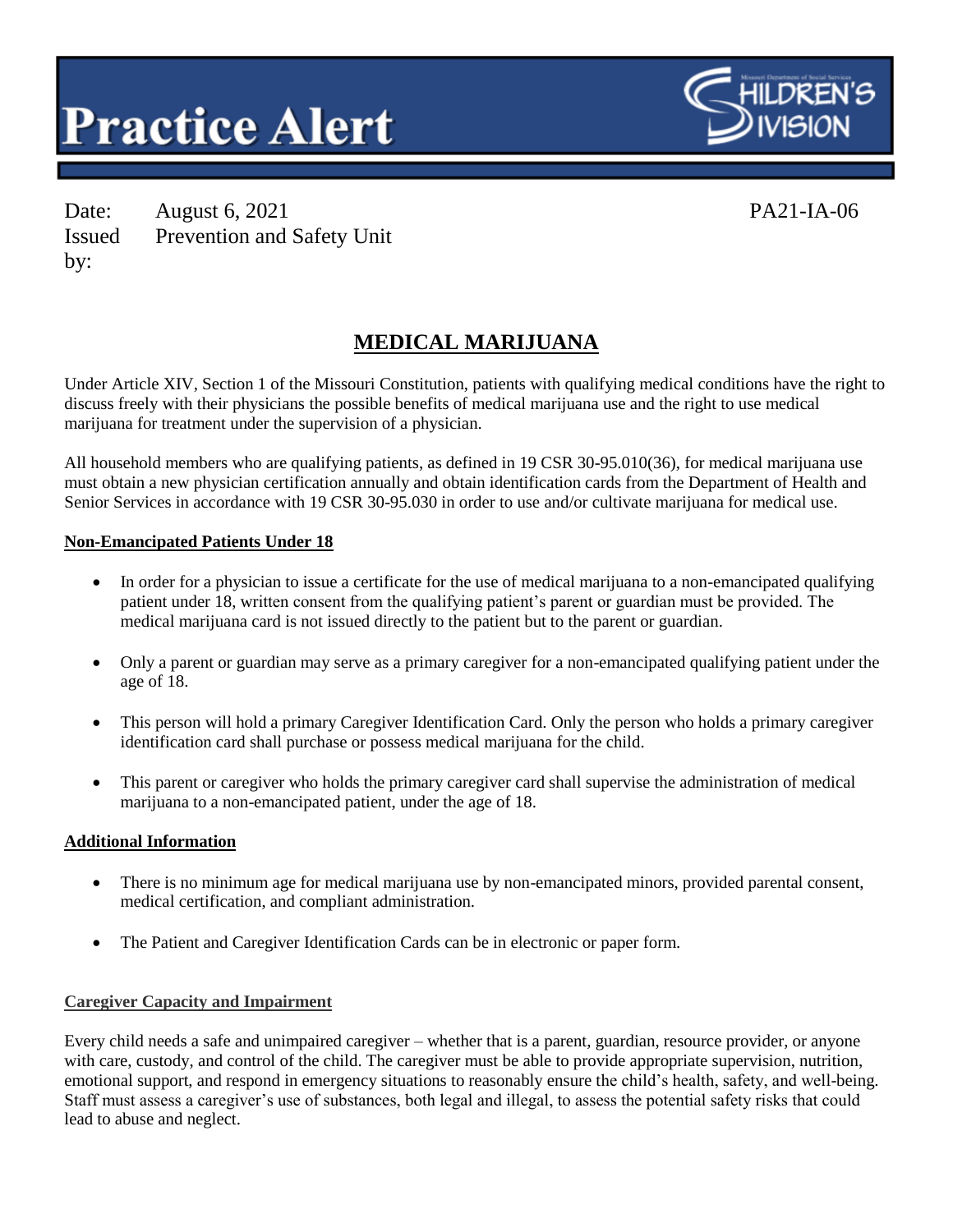## **Things to Consider when a Report is Received Involving the Use of Medical Marijuana**

## **Child using marijuana**:

- o Was a medical marijuana card issued to the child's parent/caregiver on behalf of the child?
- o Which parent/caretaker is listed as the primary caregiver to administer the medical marijuana?
- o How is the parent/caregiver administering the drug?
- o Is the parent/caregiver appropriately administering the drug to the child?
	- $\blacksquare$  If no,
		- Is there a pattern of inappropriately administering the drug?
		- Adverse effects to the child?
- o What is the child's qualifying diagnosis that is being treated by medical marijuana?
- o What is the name of the physician who issued the certification for medical use of marijuana?
- o Where is the caregiver obtaining the drug?
- o Has the caregiver provided or presented their Caregiver Identification Card?
	- **NOTE**: This card is required to be with the caregiver when possessing or purchasing.

## **Parent using marijuana**:

- o Was a medical marijuana card issued to the parent/caregiver?
- o How is the parent/caregiver behaving while using medical marijuana?
	- How is the parent/caregiver's behavior impacting the children? For example:
		- Are there any concerns for supervision?
		- Are the children's basic needs negatively impacted?
		- Have the children attempted to consume/access or consumed/accessed the drug?
- o How is the marijuana used by the caregiver?

## **Marijuana in the home**:

- o Where is marijuana located in house?
	- In what form is the medical marijuana? (flower, edible, topical cream, etc.)
	- $\blacksquare$  Is it accessible to child(ren)?
		- $\bullet$  If yes,
			- o Has the child(ren) gotten a hold of the drug?
				- Adverse effects?
- o Are the adults in the home an authorized medical marijuana cultivator or dispenser?
	- Where is the medical marijuana cultivated in the home?
	- Is there a lock on the entrance to the location where the medical marijuana is being cultivated?
		- **NOTE:** All qualifying patient cultivation shall take place in an enclosed, locked facility, as defined in 19 CSR 30-95.010.

For further information regarding assessing safety of a child and caregiver impairment, refer to Section 1, Chapter 5 of the Child Welfare Manual.

#### **Medical Marijuana Definitions**

- Enclosed, locked facility
	- (A) An *indoor* stationary closet, room, garage, greenhouse, or other comparable fully enclosed space equipped with locks or other functioning security devices that permit access to only the qualifying patient(s) or primary caregiver(s) who have informed the department that this is the space where they will cultivate marijuana; or
	- (B) An *outdoor* stationary structure—
		- 1. That is enclosed on all sides, except at the base, by chain-link fencing, wooden slats, or a similar material that is anchored, attached, or affixed to the ground and that cannot be accessed from the top;
		- 2. In which the plants are not visible to the unaided eye from an adjacent property when viewed by an individual at ground level or from a permanent structure at any level; and
		- 3. That is equipped with locks or other security devices that restrict access to only the qualifying patient(s) or primary caregiver(s) who have informed the department of health and senior services that this is the space where they will cultivate marijuana.